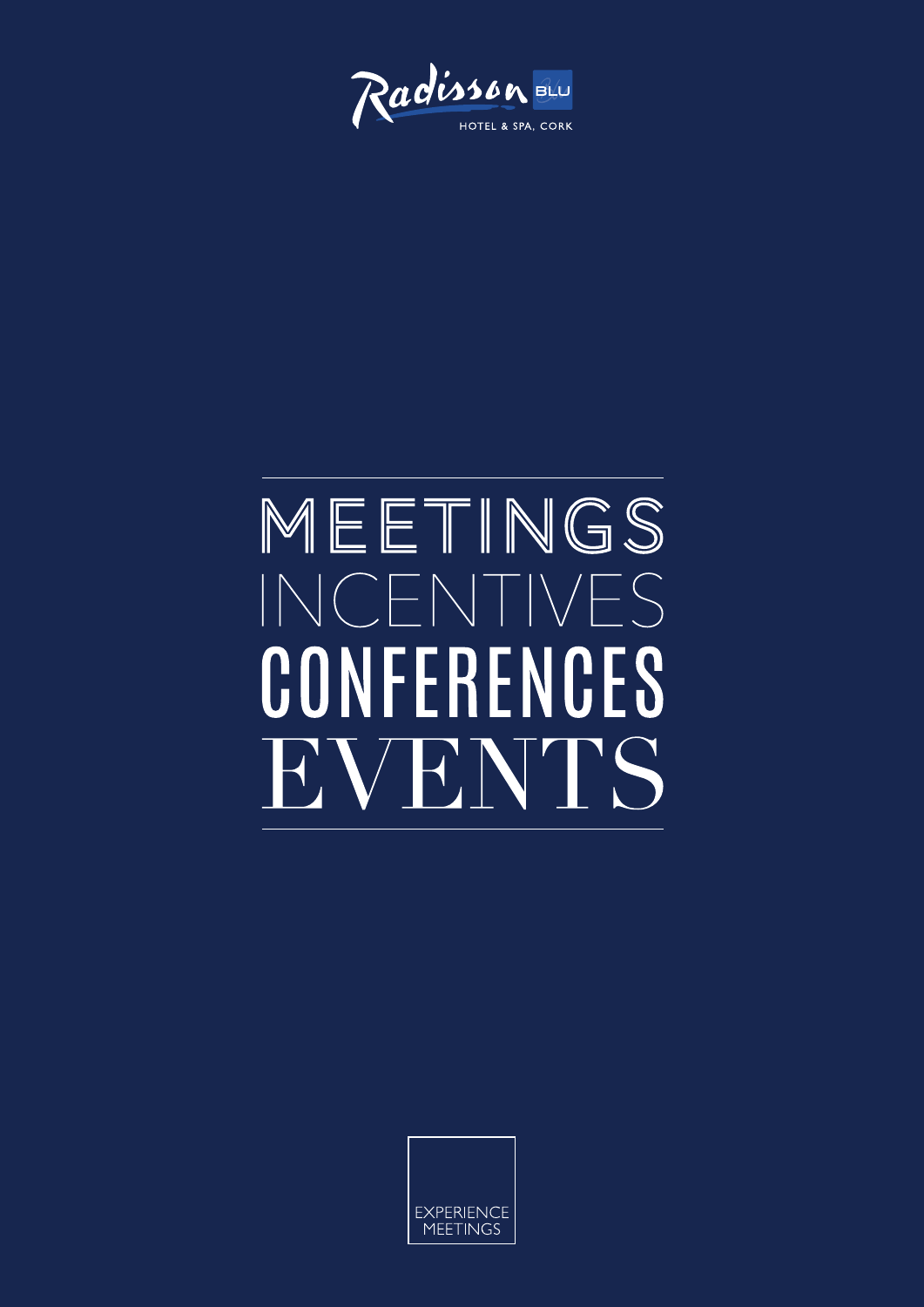

#### LOCATION

Getting to Radisson Blu Hotel & Spa, Cork just couldn't be easier for you and your meeting delegates. Our hotel is situated in East Cork, just 15 minute drive from the city centre and close to key attractions including Blarney Castle and Stone, Titanic Experience Cobh and Fota Wildlife Park.

#### TRANSPORT LINKS

**By Car:** Easily accessible from all parts of Ireland via N25 motorway. **By Train:** 5 minute walk to Little Island train station which is just one stop away from Cork Kent Train Station. **By Plane:** 15 minute drive to Cork Airport.

### PARKING

Complimentary on-site car parking available. The extensive parking can host up to 320 vehicles.



Ditchley House, Cork, Co. Cork, Ireland **T:** +353 21 429 7000 | **E:** info.cork@radissonblu.com www.radcork.com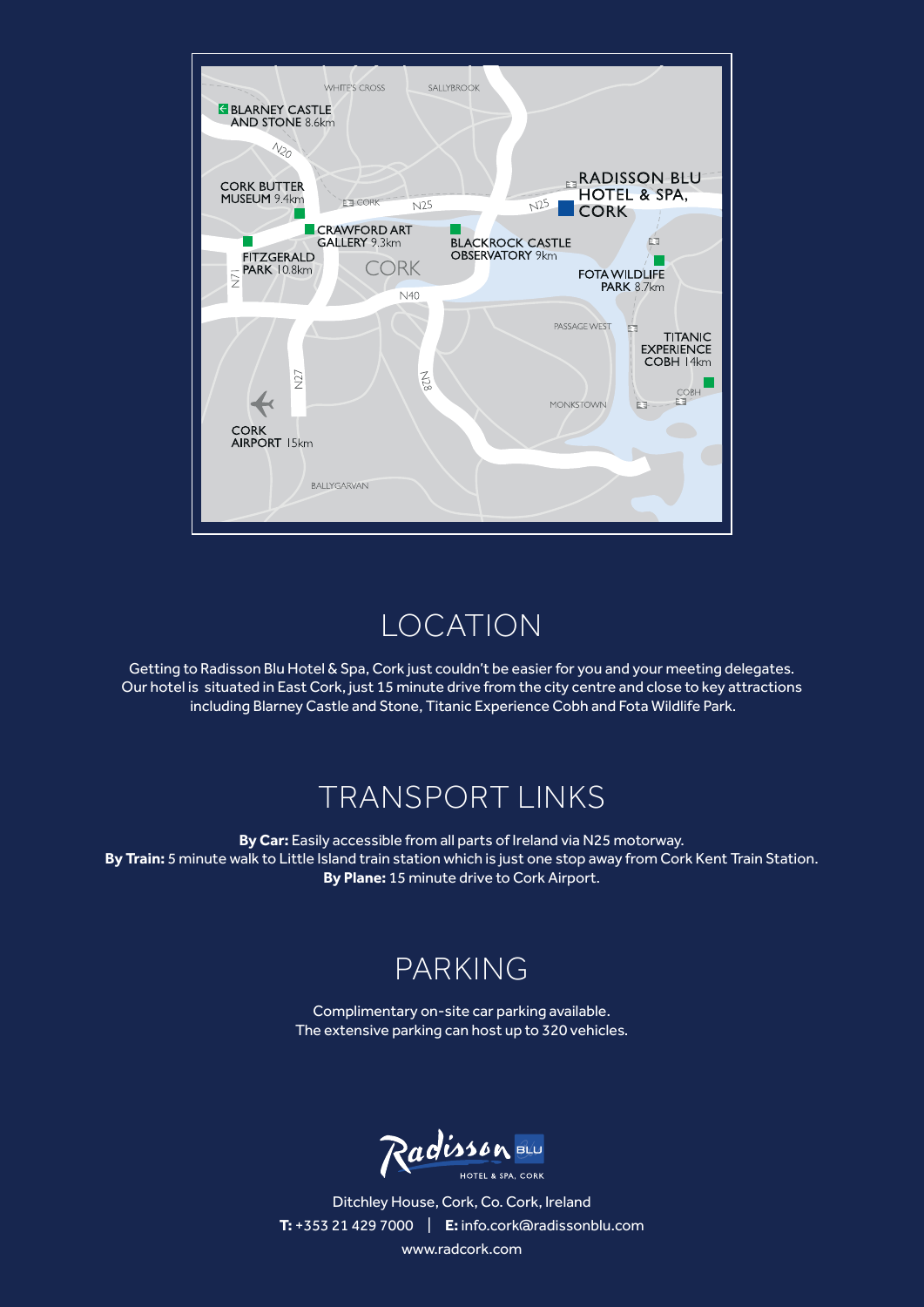







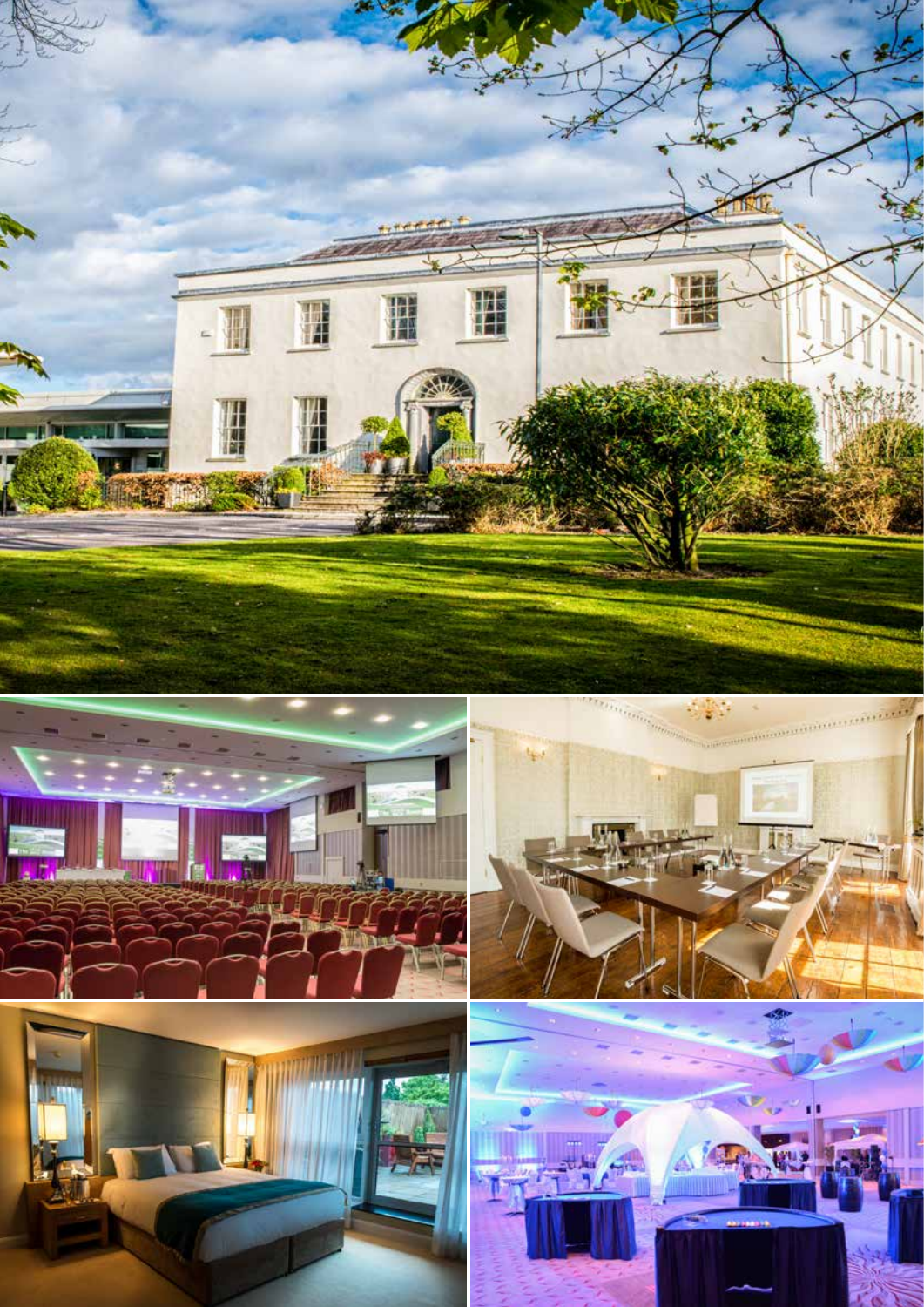# WELCOME

The iconic Radisson Blu Hotel & Spa, Cork and its elegant 18th-century Ditchley House, which houses the majority of the meeting rooms. All rooms feature high ceilings, natural daylight and vary in size offering flexibility that conference organisers require and appreciate! With a sophisticated design, modern meeting facilities and delivering exceptional services, Radisson Blu is first choice for meetings and events in Cork.

13 MEETING ROOMS OVER 801 SQM

1150 126 MEETING DELEGATES *MAXIMUM CAPACITY OF THE* 

*LARGEST FUNCTION ROOM*

30 SUPERIOR ROOMS, 11 EXECUTIVE ROOMS AND 7 SUITES

# MEETING FACILITIES

For a meeting to be successful, the planning needs to come together with the right meeting facilities, amenities and service. At Radisson Blu Hotel & Spa, Cork we have it all! Our Yes I Can! service philosophy and 100% Satisfaction Guarantee make us the number one choice.

- 13 meeting rooms
- Great Island Ballroom can host up to 450 guests banquet style
- Maximum capacity of 1150 delegates in reception setup
- Modern and spacious pre-conference area
- Complimentary Parking
- Free high-speed Internet for all meeting delegates
- Natural daylight in all meeting rooms
- Audio visual equipment
- Croquet lawn for team building events
- Patio for barbecues

## PACKAGES

Based on our wide experience of hosting all types and sizes of meetings and events, we have developed bespoke solutions and packages to perfectly meet your specific needs.

We have removed all the stress from event planning, by creating unique package options for you to choose from:



Competitive rates for day meetings



Outstanding 24 hour events



Bespoke solutions for training, associations and charity events, healthcare meetings and packages for sports groups





Social Events Creative packages for Christmas Parties

Alternatively, bespoke packages can be built to suit your requirements.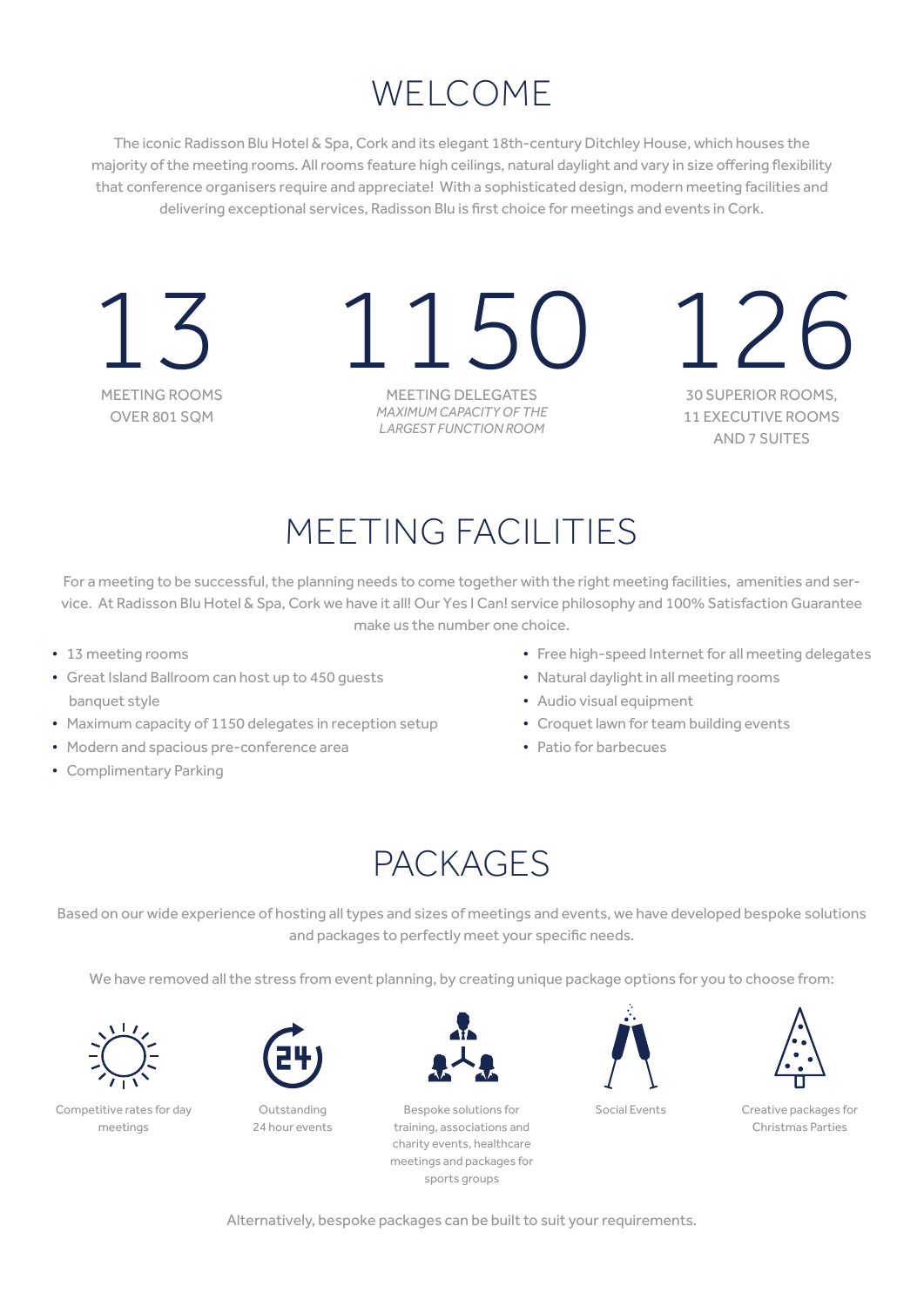

|                                | <b>MEETING ROOMS CAPACITY CHART</b> |           |           |         |         |         |           |                      |                     |           |
|--------------------------------|-------------------------------------|-----------|-----------|---------|---------|---------|-----------|----------------------|---------------------|-----------|
|                                | Theatre                             | Classroom | Boardroom | Cabaret | U-Shape | Banquet | Reception | Floor<br>Area $(m2)$ | Natural<br>Daylight | Air Con   |
| <b>Glandore Suite</b>          | 50                                  | 21        | 24        | 32      | 24      | 40      | 80        | 38.1/23.85           | Yes                 | No        |
| <b>Fitzgerald Suite</b>        | 34                                  | 21        | 19        | 24      | 19      | 30      | 50        | 38.79                | Yes                 | <b>No</b> |
| <b>Ellis Suite</b>             | 34                                  | 21        | 19        | 24      | 19      | 30      | 50        | 40.60                | Yes                 | <b>No</b> |
| <b>Shangarry Suite</b>         | 34                                  | 21        | 19        | 24      | 19      | N/A     | N/A       | 40.36                | Yes                 | <b>No</b> |
| Ringabella Suite               | 16                                  | 9         | 10        | 8       | 10      | N/A     | N/A       | 25.31                | Yes                 | <b>No</b> |
| <b>Inchydoney Suite</b>        | 30                                  | 18        | 18        | 21      | 18      | N/A     | N/A       | 31.74                | Yes                 | <b>No</b> |
| <b>Ballycotton Suite</b>       | 10                                  | 6         | 8         | 8       | 8       | N/A     | N/A       | 15.59                | Yes                 | <b>No</b> |
| <b>Kinsale Suite</b>           | 20                                  | 12        | 12        | 8       | 12      | N/A     | N/A       | 25.92                | Yes                 | <b>No</b> |
| <b>Blackrock Suite</b>         | 16                                  | 9         | 10        | 8       | 10      | N/A     | N/A       | 19.97                | Yes                 | <b>No</b> |
| <b>Baltimore Suite</b>         | 80                                  | 60        | 35        | 48      | 35      | N/A     | N/A       | 65.16                | Yes                 | Yes       |
| Great Island Ballroom 1        | 190                                 | 160       | 50        | 120     | 50      | 150     | 400       | 217.11               | Yes                 | Yes       |
| <b>Great Island Ballroom 2</b> | 220                                 | 180       | 50        | 144     | 50      | 160     | 450       | 247.65               | <b>No</b>           | Yes       |
| <b>Great Island Ballroom 3</b> | 150                                 | 63        | 40        | 64      | 40      | 100     | 180       | 165.30               | Yes                 | Yes       |
| Great Island Ballroom 1+2      | 500                                 | 400       | N/A       | 340     | N/A     | 380     | 850       | 464.76               | Yes                 | Yes       |
| Great Island Ballroom 1+2+3    | 650                                 | N/A       | N/A       | 400     | N/A     | 480     | 1000      | 630.06               | Yes                 | Yes       |

5 A B